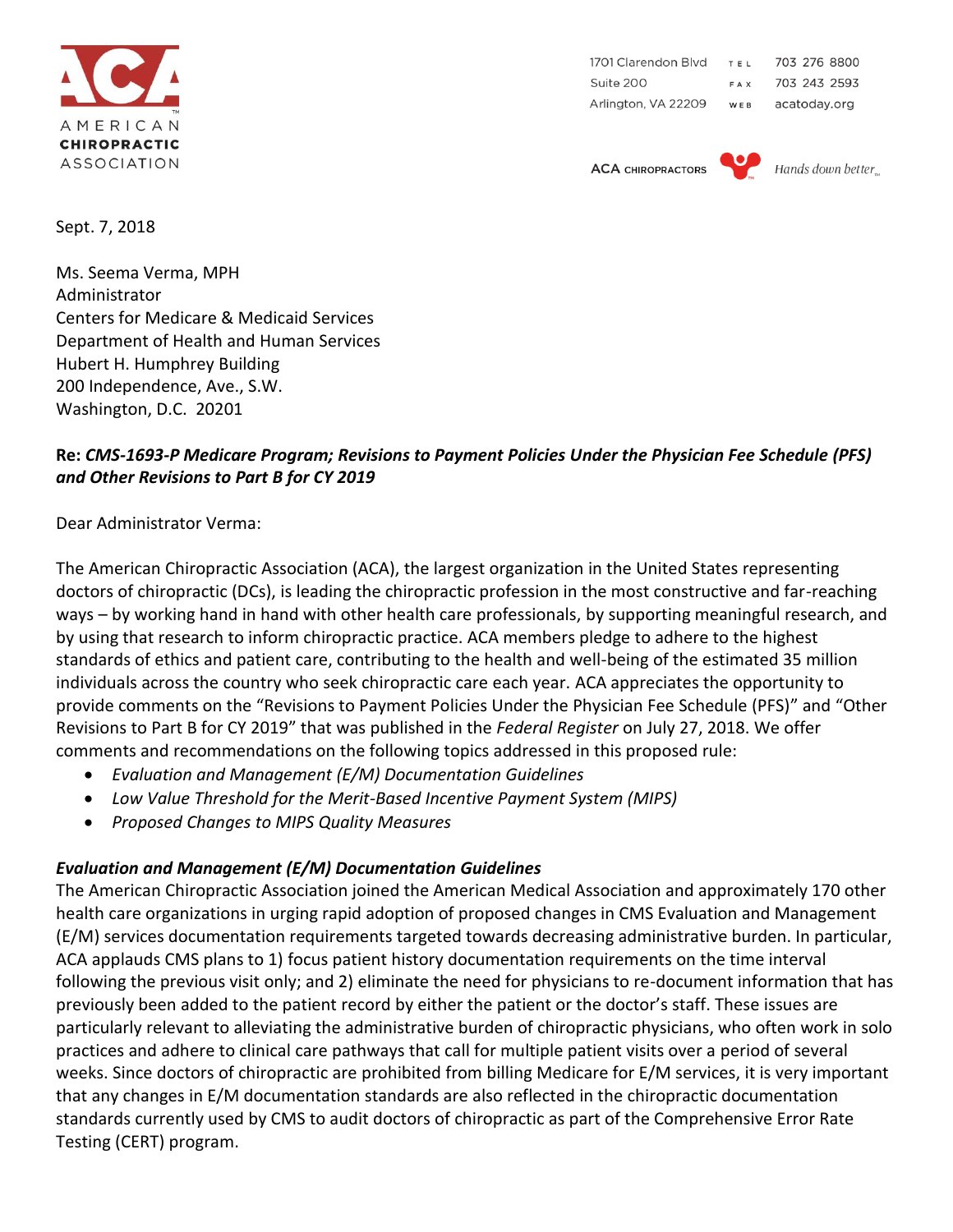ACA would also like to use this opportunity to once again reiterate our strong concerns regarding a doctor of chiropractic's inability to report E/M services under the current Medicare Payment System. In the Calendar Year 2014 Medicare Physician Fee Schedule proposed rule, CMS sought comments to determine whether to expand Medicare coverage to include E/M services provided by doctors of chiropractic. Subsequently, in the CY 2014 final rule, CMS stated, "Any possible changes to our current policy on allowing chiropractors to bill E/M services will be addressed in future notice and comment rulemaking." However, since that time, this issue has not been addressed in any proposed or final rule. Given the prevalence of acute and chronic musculoskeletal conditions in today's society, the ongoing opioid crisis and the growing research support for conservative chiropractic care,<sup>1</sup> it is clear that chiropractic care should be a covered and integrated conditionbased service in today's value-based health care system, rather than a limited intervention (i.e., "manual manipulation of the spine to correct a subluxation").<sup>2</sup> All other physician-level practitioners have provisions for E/M reimbursement under the Medicare payment system. Chiropractors should no longer be the exception.

## *Low Value Threshold for the Merit-Based Incentive Payment System (MIPS)*

CMS has established a low‐volume threshold that exempts some MIPS-eligible clinicians from participation in the MIPS program. Low‐volume threshold clinicians are defined as those who have Medicare Part B allowed billing charges less than or equal to \$90,000 for covered professional services under the Physician Fee Schedule or who furnished covered professional services under the PFS to 200 or fewer Medicare Part Benrolled beneficiaries. ACA appreciates CMS' acknowledgement of the population of clinicians who may be disproportionately burdened if expected to meet MIPS program requirements. However, this policy essentially precludes the vast majority of doctors of chiropractic from participating in the MIPS program. The only Medicare-covered service provided by doctors of chiropractic is spinal chiropractic manipulative treatment (CMT) and the average participating provider reimbursement amount for CMT (CPT® codes 98940, 98941 and 98942) is \$35.00. Therefore, it is extremely difficult for a doctor of chiropractic to meet either threshold. In fact, it is estimated that less than 500 chiropractors currently do so. ACA urges CMS to address this issue by 1) allowing doctors of chiropractic to voluntarily "opt in" to MIPS participation in 2019, and 2) expanding coverage of chiropractic services to include, at a minimum, payment for E/M services and extra-spinal manipulation.

## *Proposed Changes to MIPS Quality Measures*

.

ACA is appreciative of CMS efforts to expand inclusion of chiropractic participation in quality-measurement reporting by expanding the denominator of functional status change measures for patients with impairments D16-D22 (see below) to included chiropractic codes. We agree completely with CMS that physical functional status is relevant to a broad spectrum of specialties, including chiropractic, and can be very useful in evaluating the effectiveness of a treatment plan. Therefore, we laude efforts to address this issue through the proposed expansion of eligible clinicians who would have the opportunity to submit outcome measures. It is completely appropriate to include chiropractic codes within the denominators of measures D19 (Lumbar Impairments) and D22 (General Orthopaedic Impairments). However, the inclusion of chiropractic codes in measures D16-D18 and D20-21 is more problematic. Again, chiropractic coverage of Medicare services provided by doctors of chiropractic is currently limited to the use of CPT® codes 98940, 98941 and 98942, which describe manipulative treatment of the spine only. A CPT® code to describe chiropractic manipulative treatment of extra-spinal joints such as the knee, hip and ankle exists (98943) and is widely used by the chiropractic profession when providing patient care for these impairments. However, this code is explicitly excluded from the Medicare Fee Schedule. Thus, the proposed change to expand the denominator of the

<sup>1</sup> Goertz CM, Long C, Vining R, Walter J and Coulter I. Effect of Usual Medical Care Plus Chiropractic Care vs Usual Medical Care Alone on Pain and Disability Among U.S. Service Members With Lower Back Pain: A Comparative Effectiveness Clinical Trial. https://doi.org/10.1001/jamanetworkopen.2018.0105. 2 Social Security Act §1861(r)(5)